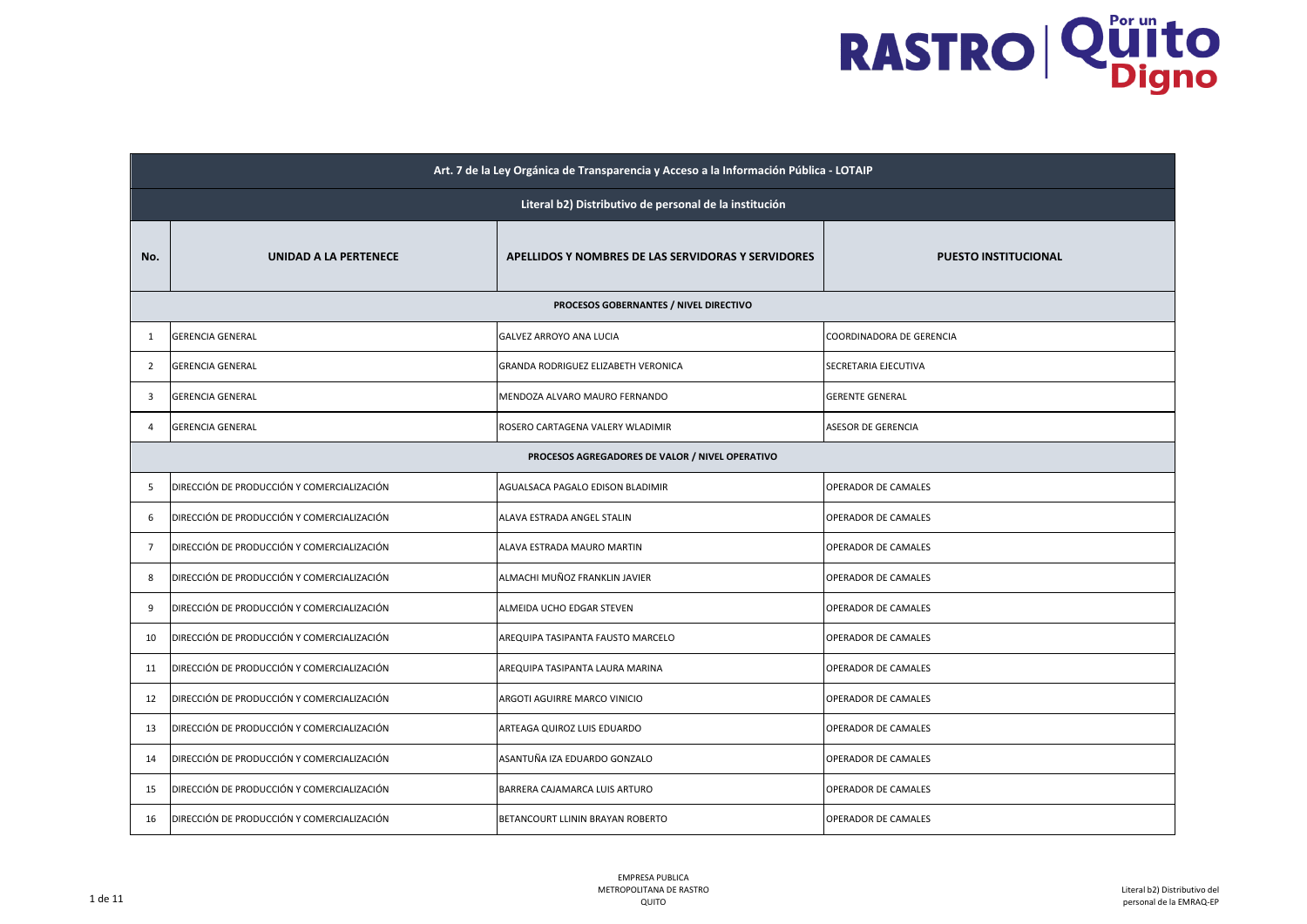|     | Art. 7 de la Ley Orgánica de Transparencia y Acceso a la Información Pública - LOTAIP |                                                    |                                    |  |
|-----|---------------------------------------------------------------------------------------|----------------------------------------------------|------------------------------------|--|
|     | Literal b2) Distributivo de personal de la institución                                |                                                    |                                    |  |
| No. | UNIDAD A LA PERTENECE                                                                 | APELLIDOS Y NOMBRES DE LAS SERVIDORAS Y SERVIDORES | <b>PUESTO INSTITUCIONAL</b>        |  |
| 17  | DIRECCIÓN DE PRODUCCIÓN Y COMERCIALIZACIÓN                                            | BETANCUORT GUALLICHICO MARTHA CECILIA              | OPERADOR DE CAMALES                |  |
| 18  | DIRECCIÓN DE PRODUCCIÓN Y COMERCIALIZACIÓN                                            | BONIFAZ CHASI JUAN JOSE                            | OPERADOR DE CAMALES                |  |
| 19  | DIRECCIÓN DE PRODUCCIÓN Y COMERCIALIZACIÓN                                            | CABRERA CADENA ALEJANDRO DAVID                     | OPERADOR DE CAMALES                |  |
| 20  | DIRECCIÓN DE PRODUCCIÓN Y COMERCIALIZACIÓN                                            | CACUANGO DUCHI JORGE VINICIO                       | OPERADOR DE CAMALES                |  |
| 21  | DIRECCIÓN DE PRODUCCIÓN Y COMERCIALIZACIÓN                                            | CADENA HERNANDEZ JORGE LUIS                        | OPERADOR DE CAMALES                |  |
| 22  | DIRECCIÓN DE PRODUCCIÓN Y COMERCIALIZACIÓN                                            | CAICEDO PAZMIÑO PABLO ANDRES                       | JEFE DE COMERCIALIZACIÓN           |  |
| 23  | DIRECCIÓN DE PRODUCCIÓN Y COMERCIALIZACIÓN                                            | CAICEDO POZO DIEGO EUSTORGIO                       | COORDINADOR DE PRODUCCION (E)      |  |
| 24  | DIRECCIÓN DE PRODUCCIÓN Y COMERCIALIZACIÓN                                            | CAJAMARCA CHASI ERNESTO RODRIGO                    | OPERADOR DE CAMALES                |  |
| 25  | DIRECCIÓN DE PRODUCCIÓN Y COMERCIALIZACIÓN                                            | CAJAMARCA UMATAMBO CARLOS EDUARDO                  | OPERADOR DE CAMALES                |  |
| 26  | DIRECCIÓN DE PRODUCCIÓN Y COMERCIALIZACIÓN                                            | CAJAS AYO CARLOS PATRICIO                          | OPERADOR DE CAMALES                |  |
| 27  | DIRECCIÓN DE PRODUCCIÓN Y COMERCIALIZACIÓN                                            | CAJAS AYO MIGUEL ANGEL                             | OPERADOR DE CAMALES                |  |
| 28  | DIRECCIÓN DE PRODUCCIÓN Y COMERCIALIZACIÓN                                            | CALDERON CHALCO MARCO WILFRIDO                     | OPERADOR DE CAMALES                |  |
| 29  | DIRECCIÓN DE PRODUCCIÓN Y COMERCIALIZACIÓN                                            | CALVACHE JURADO LUIS ALEJANDRO                     | OPERADOR DE CAMALES                |  |
| 30  | DIRECCIÓN DE PRODUCCIÓN Y COMERCIALIZACIÓN                                            | CAMACHO BARRERA SERGIO HERNANDO                    | <b>INSPECTOR DE HIGIENE Y ASEO</b> |  |
| 31  | DIRECCIÓN DE PRODUCCIÓN Y COMERCIALIZACIÓN                                            | CANTOS CANTOS RAUL VINICIO                         | SUPERVISOR DE PROCESOS             |  |
| 32  | DIRECCIÓN DE PRODUCCIÓN Y COMERCIALIZACIÓN                                            | CASA TUMBACO ARTURO                                | OPERADOR DE CAMALES                |  |
| 33  | DIRECCIÓN DE PRODUCCIÓN Y COMERCIALIZACIÓN                                            | CASACUMBA MARGARITA BEATRIZ                        | OPERADOR DE CAMALES                |  |
| 34  | GESTIÓN DE SANIDAD E INOCUIDAD ALIMENTARIA                                            | CASTILLO GUILLIN EDWIN MARCELO                     | <b>VETERINARIO INSPECTOR</b>       |  |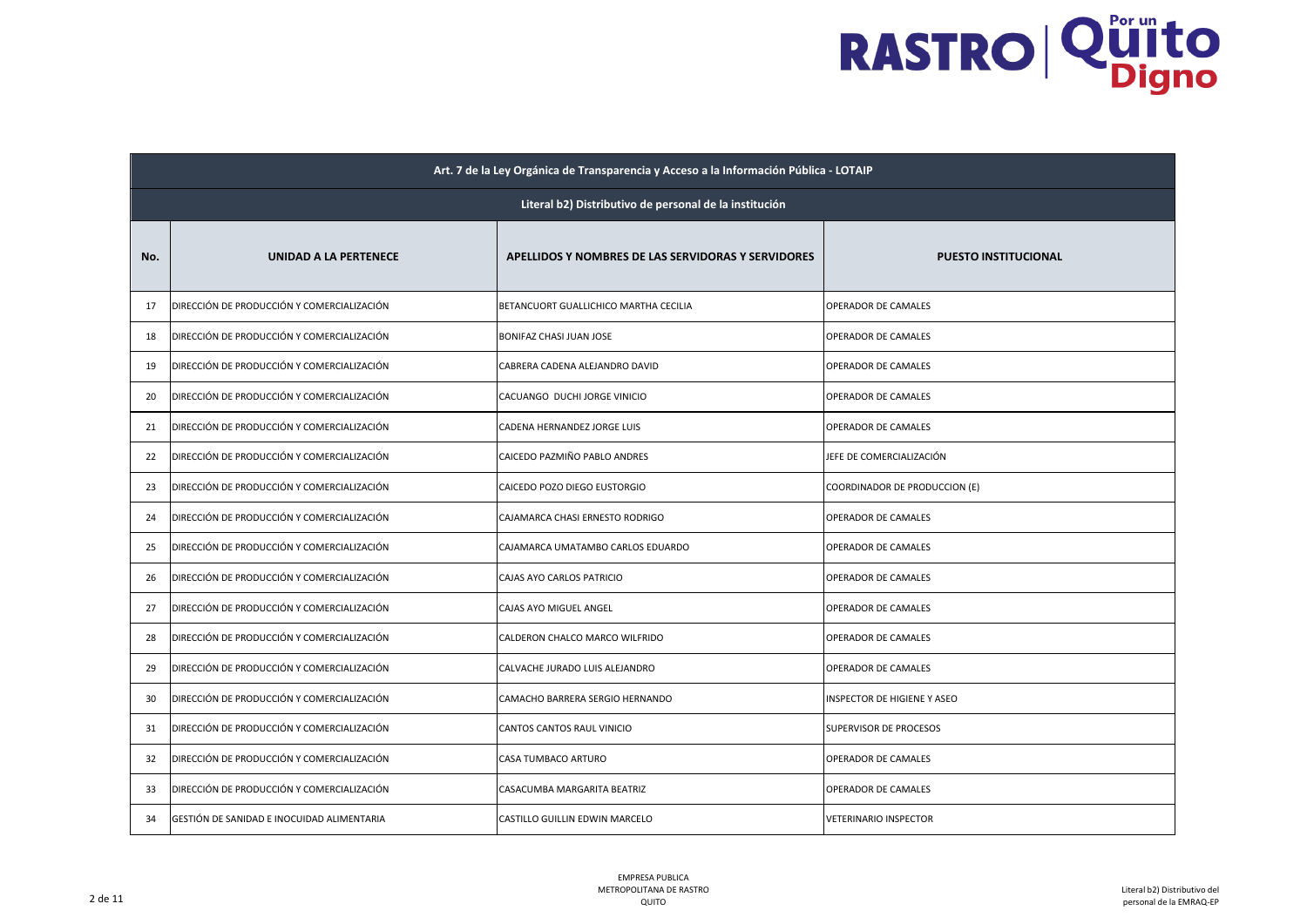|     | Art. 7 de la Ley Orgánica de Transparencia y Acceso a la Información Pública - LOTAIP |                                                    |                               |  |
|-----|---------------------------------------------------------------------------------------|----------------------------------------------------|-------------------------------|--|
|     | Literal b2) Distributivo de personal de la institución                                |                                                    |                               |  |
| No. | UNIDAD A LA PERTENECE                                                                 | APELLIDOS Y NOMBRES DE LAS SERVIDORAS Y SERVIDORES | <b>PUESTO INSTITUCIONAL</b>   |  |
| 35  | MANTENIMIENTO TÉCNICO                                                                 | CAZA MOLINA RENATO MAURICIO                        | ESPECIALISTA DE MANTENIMIENTO |  |
| 36  | DIRECCIÓN DE PRODUCCIÓN Y COMERCIALIZACIÓN                                            | CHACON BUESAQUILLO NESTOR GILBERTO                 | OPERADOR DE CAMALES           |  |
| 37  | DIRECCIÓN DE PRODUCCIÓN Y COMERCIALIZACIÓN                                            | CHACON TAPIA BYRON JAVIER                          | OPERADOR DE CAMALES           |  |
| 38  | DIRECCIÓN DE PRODUCCIÓN Y COMERCIALIZACIÓN                                            | CHACON TAPIA ELCY MARIELA                          | OPERADOR DE CAMALES           |  |
| 39  | DIRECCIÓN DE PRODUCCIÓN Y COMERCIALIZACIÓN                                            | CHACON TAPIA MARIA BELEN                           | OPERADOR DE CAMALES           |  |
| 40  | DIRECCIÓN DE PRODUCCIÓN Y COMERCIALIZACIÓN                                            | CHANGOLUISA CAMPAÑA SEGUNDO JUANITO                | OPERADOR DE CAMALES           |  |
| 41  | DIRECCIÓN DE PRODUCCIÓN Y COMERCIALIZACIÓN                                            | CHANGOLUISA SANGUANO JULIO CESAR                   | OPERADOR DE CAMALES           |  |
| 42  | DIRECCIÓN DE PRODUCCIÓN Y COMERCIALIZACIÓN                                            | CHAVEZ SOTO DIGNO ANTOLIANO                        | OPERADOR DE CAMALES           |  |
| 43  | DIRECCIÓN DE PRODUCCIÓN Y COMERCIALIZACIÓN                                            | CHICAIZA PILLAJO RICHARD DAVID                     | OPERADOR DE CAMALES           |  |
| 44  | DIRECCIÓN DE PRODUCCIÓN Y COMERCIALIZACIÓN                                            | CHUQUITARCO SACANCELA MAYRA EDITH                  | OPERADOR DE CAMALES           |  |
| 45  | DIRECCIÓN DE PRODUCCIÓN Y COMERCIALIZACIÓN                                            | CHUQUITARCO SACANCELA PATRICIA MARLENE             | OPERADOR DE CAMALES           |  |
| 46  | DIRECCIÓN DE PRODUCCIÓN Y COMERCIALIZACIÓN                                            | CIFUENTES MORENO JESSICA GRETA                     | OPERADOR DE CAMALES           |  |
| 47  | DIRECCIÓN DE PRODUCCIÓN Y COMERCIALIZACIÓN                                            | CONDOR CALDERON MYRIAM DEL ROCIO                   | OPERADOR DE CAMALES           |  |
| 48  | DIRECCIÓN DE PRODUCCIÓN Y COMERCIALIZACIÓN                                            | CONGO GALLARDO MARIA ELENA                         | OPERADOR DE CAMALES           |  |
| 49  | <b>GESTIÓN AMBIENTAL</b>                                                              | CORAL SANDOVAL ALDO RUPERTO                        | LABORATORISTA                 |  |
| 50  | DIRECCIÓN DE PRODUCCIÓN Y COMERCIALIZACIÓN                                            | CORTEZ JATIVA CARLOS FRANCISCO                     | OPERADOR DE CAMALES           |  |
| 51  | DIRECCIÓN DE PRODUCCIÓN Y COMERCIALIZACIÓN                                            | CRUZ TIGSE ANTONIETA DEL ROCIO                     | OPERADOR DE CAMALES           |  |
| 52  | DIRECCIÓN DE PRODUCCIÓN Y COMERCIALIZACIÓN                                            | CUASCOTA JACHO RICARDO DANIEL                      | OPERADOR DE CAMALES           |  |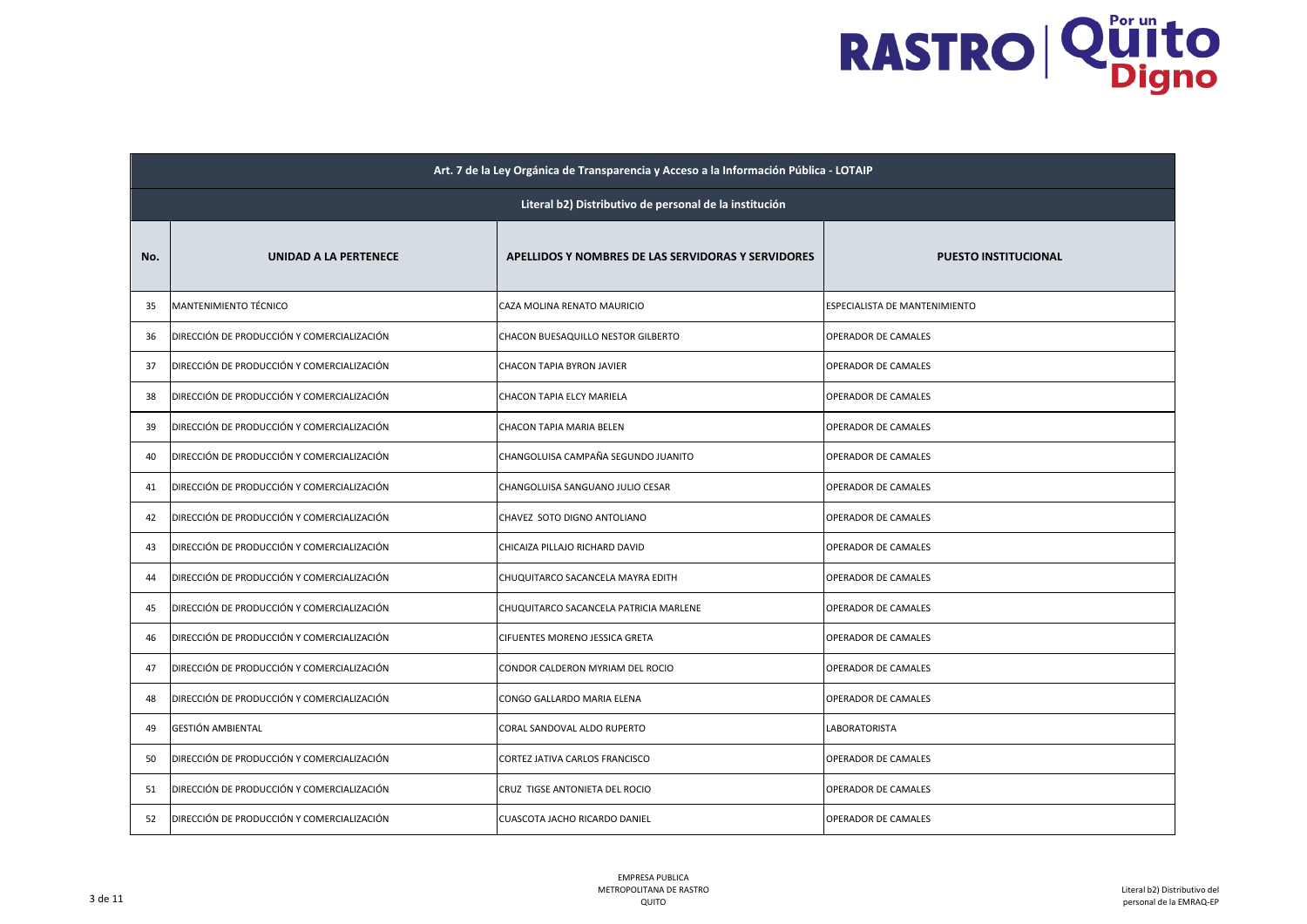|     | Art. 7 de la Ley Orgánica de Transparencia y Acceso a la Información Pública - LOTAIP |                                                    |                                  |  |
|-----|---------------------------------------------------------------------------------------|----------------------------------------------------|----------------------------------|--|
|     | Literal b2) Distributivo de personal de la institución                                |                                                    |                                  |  |
| No. | UNIDAD A LA PERTENECE                                                                 | APELLIDOS Y NOMBRES DE LAS SERVIDORAS Y SERVIDORES | <b>PUESTO INSTITUCIONAL</b>      |  |
| 53  | DIRECCIÓN DE PRODUCCIÓN Y COMERCIALIZACIÓN                                            | CURICHO PAREDES PABLO RAMIRO                       | OPERADOR DE CAMALES              |  |
| 54  | DIRECCIÓN DE PRODUCCIÓN Y COMERCIALIZACIÓN                                            | CUVI DUCHI MIGUEL ANGEL                            | OPERADOR DE CAMALES              |  |
| 55  | DIRECCIÓN DE PRODUCCIÓN Y COMERCIALIZACIÓN                                            | DUEÑAS BANDA FABIOLA VERONICA                      | OPERADOR DE CAMALES              |  |
| 56  | DIRECCIÓN DE PRODUCCIÓN Y COMERCIALIZACIÓN                                            | ELIZALDE CORDOVA EDIN RAMIRO                       | OPERADOR DE CAMALES              |  |
| 57  | DIRECCIÓN DE PRODUCCIÓN Y COMERCIALIZACIÓN                                            | ERAZO ACOSTA RODOLFO MARCELO                       | SUPERVISOR DE PROCESOS           |  |
| 58  | DIRECCIÓN DE PRODUCCIÓN Y COMERCIALIZACIÓN                                            | ERAZO TAPIA DIANA CECIBEL                          | OPERADOR DE CAMALES              |  |
| 59  | DIRECCIÓN DE PRODUCCIÓN Y COMERCIALIZACIÓN                                            | ESPINOZA CHACON LUIS CRISTIAN                      | OPERADOR DE CAMALES              |  |
| 60  | GESTIÓN DE SANIDAD E INOCUIDAD ALIMENTARIA                                            | ESPINOZA RAMOS GERARDO MANUEL                      | INSPECTOR DE SANIDAD E INOCUIDAD |  |
| 61  | GESTIÓN DE SANIDAD E INOCUIDAD ALIMENTARIA                                            | ESTEVEZ ARIAS GEOVANNY ALEJANDRO                   | VETERINARIO INSPECTOR            |  |
| 62  | DIRECCIÓN DE PRODUCCIÓN Y COMERCIALIZACIÓN                                            | ESTRADA HIDALGO CARLOS ESTALIN                     | OPERADOR DE CAMALES              |  |
| 63  | DIRECCIÓN DE PRODUCCIÓN Y COMERCIALIZACIÓN                                            | FLORES PAGUAY CRISTIAN HERNAN                      | OPERADOR DE CAMALES              |  |
| 64  | DIRECCIÓN DE PRODUCCIÓN Y COMERCIALIZACIÓN                                            | FLORES SOSA ALFREDO HERNAN                         | OPERADOR DE CAMALES              |  |
| 65  | DIRECCIÓN DE PRODUCCIÓN Y COMERCIALIZACIÓN                                            | FLORES SOSA ROBERTO ROLANDO                        | OPERADOR DE CAMALES              |  |
| 66  | <b>GESTIÓN AMBIENTAL</b>                                                              | FREIRE LEMA HECTOR CLAUDIO                         | ANALISTA DE GESTION AMBIENTAL    |  |
| 67  | DIRECCIÓN DE PRODUCCIÓN Y COMERCIALIZACIÓN                                            | GALARRAGA PROAÑO OLIVIA MARISOL                    | OPERADOR DE CAMALES              |  |
| 68  | DIRECCIÓN DE PRODUCCIÓN Y COMERCIALIZACIÓN                                            | GALLARDO REINOSO GALO RUBEN                        | OPERADOR DE CAMALES              |  |
| 69  | DIRECCIÓN DE PRODUCCIÓN Y COMERCIALIZACIÓN                                            | GAMBOY ORTEGA BLANCA LUCILA                        | OPERADOR DE CAMALES              |  |
| 70  | DIRECCIÓN DE PRODUCCIÓN Y COMERCIALIZACIÓN                                            | GARCIA BARREIRO FERMIN ENRIQUE                     | OPERADOR DE CAMALES              |  |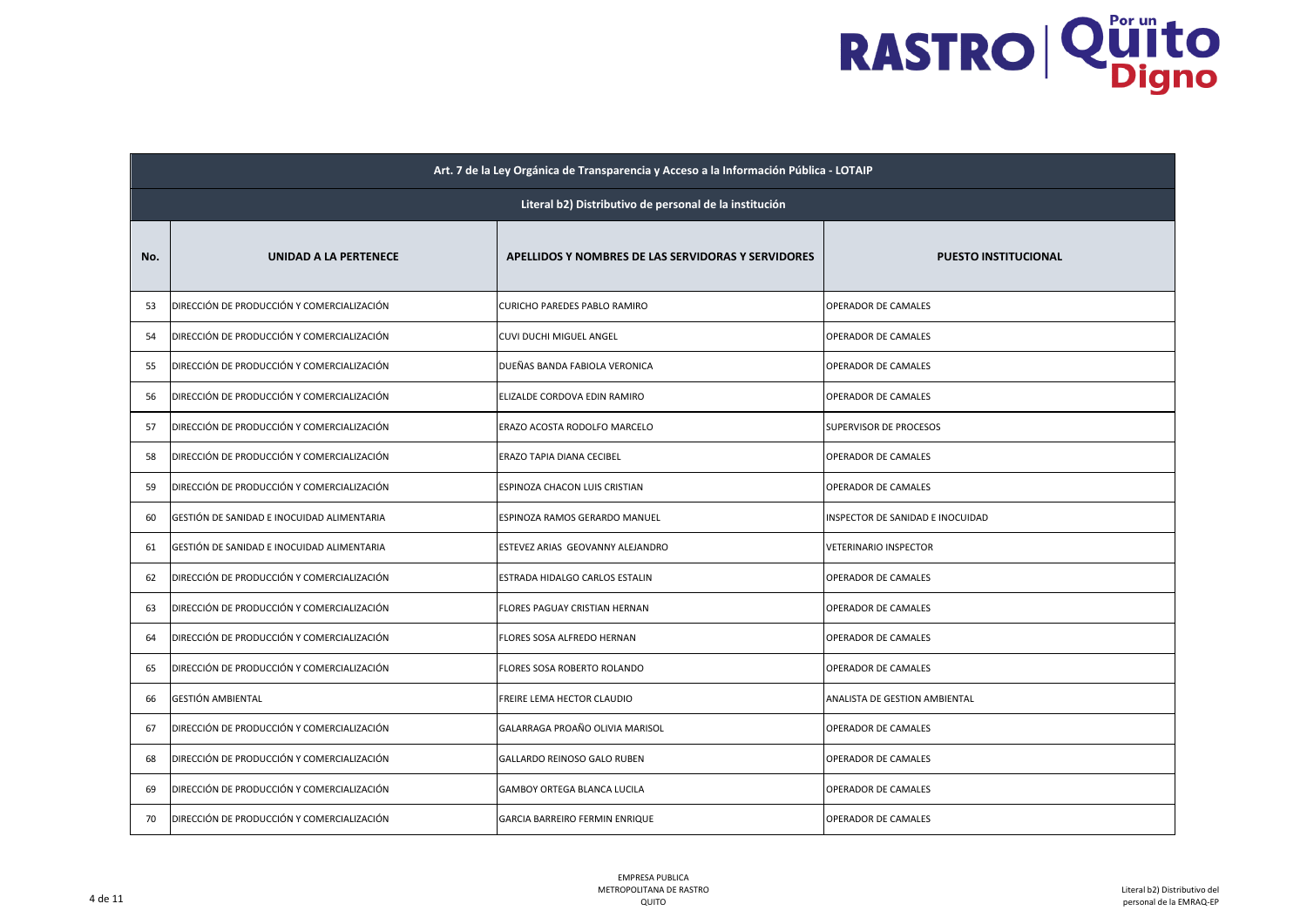|     | Art. 7 de la Ley Orgánica de Transparencia y Acceso a la Información Pública - LOTAIP |                                                    |                                   |  |
|-----|---------------------------------------------------------------------------------------|----------------------------------------------------|-----------------------------------|--|
|     | Literal b2) Distributivo de personal de la institución                                |                                                    |                                   |  |
| No. | UNIDAD A LA PERTENECE                                                                 | APELLIDOS Y NOMBRES DE LAS SERVIDORAS Y SERVIDORES | <b>PUESTO INSTITUCIONAL</b>       |  |
| 71  | DIRECCIÓN DE PRODUCCIÓN Y COMERCIALIZACIÓN                                            | GARCIA GARCIA YANDRI LENIN                         | OPERADOR DE CAMALES               |  |
| 72  | DIRECCIÓN DE PRODUCCIÓN Y COMERCIALIZACIÓN                                            | GARCIA MUÑOZ EDGAR GABRIEL                         | OPERADOR DE CAMALES               |  |
| 73  | DIRECCIÓN DE PRODUCCIÓN Y COMERCIALIZACIÓN                                            | GARCIA MUÑOZ EDISON ORLANDO                        | OPERADOR DE CAMALES               |  |
| 74  | DIRECCIÓN DE PRODUCCIÓN Y COMERCIALIZACIÓN                                            | GARCIA MUÑOZ MIRIAM DEL ROCIO                      | OPERADOR DE CAMALES               |  |
| 75  | DIRECCIÓN DE PRODUCCIÓN Y COMERCIALIZACIÓN                                            | GARCIA MUÑOZ SILVIA JANETH                         | OPERADOR DE CAMALES               |  |
| 76  | DIRECCIÓN DE PRODUCCIÓN Y COMERCIALIZACIÓN                                            | GAVILANES GRANDA JUAN PATRICIO                     | OPERADOR DE CAMALES               |  |
| 77  | DIRECCIÓN DE PRODUCCIÓN Y COMERCIALIZACIÓN                                            | <b>GUALOTO ACERO ENOC RUBEN</b>                    | INSPECTOR DE HIGIENE Y ASEO       |  |
| 78  | DIRECCIÓN DE PRODUCCIÓN Y COMERCIALIZACIÓN                                            | GUAMAN TACURI CARMEN ROSARIO                       | OPERADOR DE CAMALES               |  |
| 79  | DIRECCIÓN DE PRODUCCIÓN Y COMERCIALIZACIÓN                                            | GUERRA ARECHUA MISAEL NAION                        | OPERADOR DE CAMALES               |  |
| 80  | GESTIÓN DE SANIDAD E INOCUIDAD ALIMENTARIA                                            | <b>GUEVARA SORIA CARLOS ANDRES</b>                 | INSPECTOR DE SANIDAD E INOCUIDAD  |  |
| 81  | DIRECCIÓN DE PRODUCCIÓN Y COMERCIALIZACIÓN                                            | HIDALGO SIMBAÑA JORGE IVAN                         | OPERADOR DE CAMALES               |  |
| 82  | DIRECCIÓN DE PRODUCCIÓN Y COMERCIALIZACIÓN                                            | <b>ZA MOLINA TANIA LORENA</b>                      | OPERADOR DE CAMALES               |  |
| 83  | DIRECCIÓN DE PRODUCCIÓN Y COMERCIALIZACIÓN                                            | JACHO ARCOS LEONARDO DAVID                         | OPERADOR DE CAMALES               |  |
| 84  | DIRECCIÓN DE PRODUCCIÓN Y COMERCIALIZACIÓN                                            | JUMBO SANCHEZ VICENTE RICARDO                      | OPERADOR DE CAMALES               |  |
| 85  | DIRECCIÓN DE PRODUCCIÓN Y COMERCIALIZACIÓN                                            | LANDETA ALMACHI TANIA GRACE                        | OPERADOR DE CAMALES               |  |
| 86  | DIRECCIÓN DE PRODUCCIÓN Y COMERCIALIZACIÓN                                            | LIMAICO BARRERA BRYAN JAVIER                       | OPERADOR DE CAMALES               |  |
| 87  | DIRECCIÓN DE PRODUCCIÓN Y COMERCIALIZACIÓN                                            | LLININ LANDA LEONILA DE LAS MERCEDES               | OPERADOR DE CAMALES               |  |
| 88  | MANTENIMIENTO TÉCNICO                                                                 | LOACHAMIN SALAZAR EDISON FERNANDO                  | JEFE DE MANTENIMIENTO TECNICO (E) |  |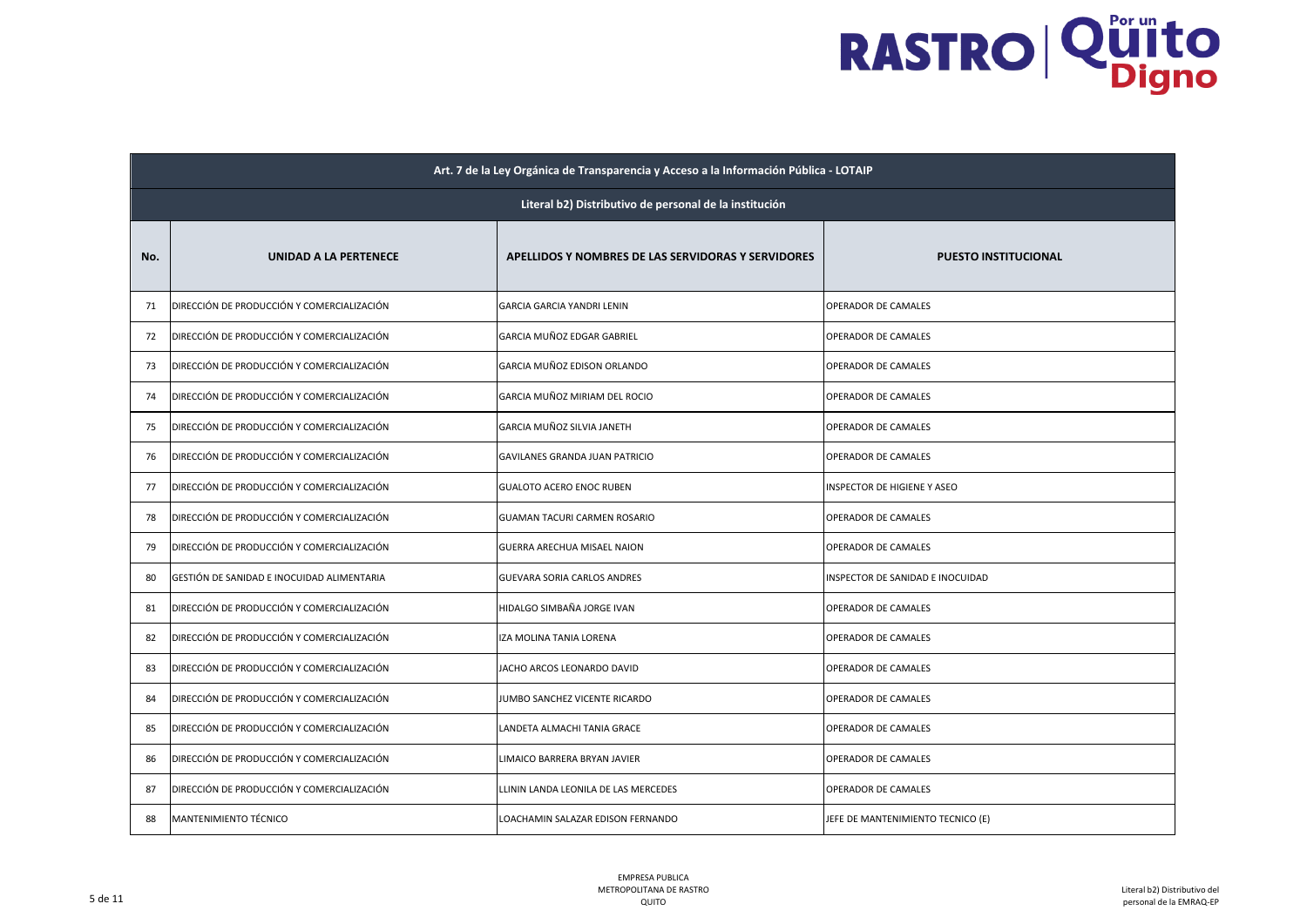|     | Art. 7 de la Ley Orgánica de Transparencia y Acceso a la Información Pública - LOTAIP |                                                    |                                            |  |
|-----|---------------------------------------------------------------------------------------|----------------------------------------------------|--------------------------------------------|--|
|     | Literal b2) Distributivo de personal de la institución                                |                                                    |                                            |  |
| No. | UNIDAD A LA PERTENECE                                                                 | APELLIDOS Y NOMBRES DE LAS SERVIDORAS Y SERVIDORES | <b>PUESTO INSTITUCIONAL</b>                |  |
| 89  | DIRECCIÓN DE PRODUCCIÓN Y COMERCIALIZACIÓN                                            | MALLA CASTILLO DEYBER MANUEL                       | OPERADOR DE CAMALES                        |  |
| 90  | DIRECCIÓN DE PRODUCCIÓN Y COMERCIALIZACIÓN                                            | MINA MENESES JUAN CARLOS                           | OPERADOR DE CAMALES                        |  |
| 91  | DIRECCIÓN DE PRODUCCIÓN Y COMERCIALIZACIÓN                                            | MONTERO MONTERO JESSICA MARIA                      | OPERADOR DE CAMALES                        |  |
| 92  | DIRECCIÓN DE PRODUCCIÓN Y COMERCIALIZACIÓN                                            | MONTES CAISAGUANO ANGEL ANTONIO                    | OPERADOR DE CAMALES                        |  |
| 93  | DIRECCIÓN DE PRODUCCIÓN Y COMERCIALIZACIÓN                                            | MONTES TACO BOLIVAR AUGUSTO                        | OPERADOR DE CAMALES                        |  |
| 94  | DIRECCIÓN DE PRODUCCIÓN Y COMERCIALIZACIÓN                                            | MONTES TACO KLEBER GIOVANNY                        | OPERADOR DE CAMALES                        |  |
| 95  | DIRECCIÓN DE PRODUCCIÓN Y COMERCIALIZACIÓN                                            | MONTESDEOCA MONTERO RAMIRO HERNAN                  | DIRECTOR PRODUCCION Y COMERCIALIZACIÓN (E) |  |
| 96  | DIRECCIÓN DE PRODUCCIÓN Y COMERCIALIZACIÓN                                            | MORALES CAIZA EDWIN RICARDO                        | OPERADOR DE CAMALES                        |  |
| 97  | DIRECCIÓN DE PRODUCCIÓN Y COMERCIALIZACIÓN                                            | MUZO RODRIGUEZ PAOLA ALEXANDRA                     | <b>OPERADOR DE CAMALES</b>                 |  |
| 98  | GESTIÓN DE SANIDAD E INOCUIDAD ALIMENTARIA                                            | NAVARRO MONGE CRISTIAN ROLANDO                     | JEFE SANIDAD E INOCUIDADAD (S)             |  |
| 99  | DIRECCIÓN DE PRODUCCIÓN Y COMERCIALIZACIÓN                                            | NOBOA OÑA FRANKLIN MARCELO                         | OPERADOR DE CAMALES                        |  |
| 100 | DIRECCIÓN DE PRODUCCIÓN Y COMERCIALIZACIÓN                                            | OCLES CORTEZ ISMAEL ANTONIO                        | OPERADOR DE CAMALES                        |  |
| 101 | DIRECCIÓN DE PRODUCCIÓN Y COMERCIALIZACIÓN                                            | OÑA RODRIGUEZ EDUARDO PATRICIO                     | OPERADOR DE CAMALES                        |  |
| 102 | DIRECCIÓN DE PRODUCCIÓN Y COMERCIALIZACIÓN                                            | ORDOÑEZ ZAMBRANO MARIO RAUL                        | ASISTENTE DE COMERCIALIZACIÓN              |  |
| 103 | DIRECCIÓN DE PRODUCCIÓN Y COMERCIALIZACIÓN                                            | PAEZ DAVILA BRAULIO ANDRES                         | <b>INSPECTOR DE HIGIENE Y ASEO</b>         |  |
| 104 | DIRECCIÓN DE PRODUCCIÓN Y COMERCIALIZACIÓN                                            | PALACIOS VASCONEZ VICTOR MANUEL                    | <b>INSPECTOR DE HIGIENE Y ASEO</b>         |  |
| 105 | DIRECCIÓN DE PRODUCCIÓN Y COMERCIALIZACIÓN                                            | PAREDES AYALA VICTOR MANUEL                        | OPERADOR DE CAMALES                        |  |
| 106 | DIRECCIÓN DE PRODUCCIÓN Y COMERCIALIZACIÓN                                            | PEÑAFIEL LAYEDRA CARMITA YOLANDA                   | OPERADOR DE CAMALES                        |  |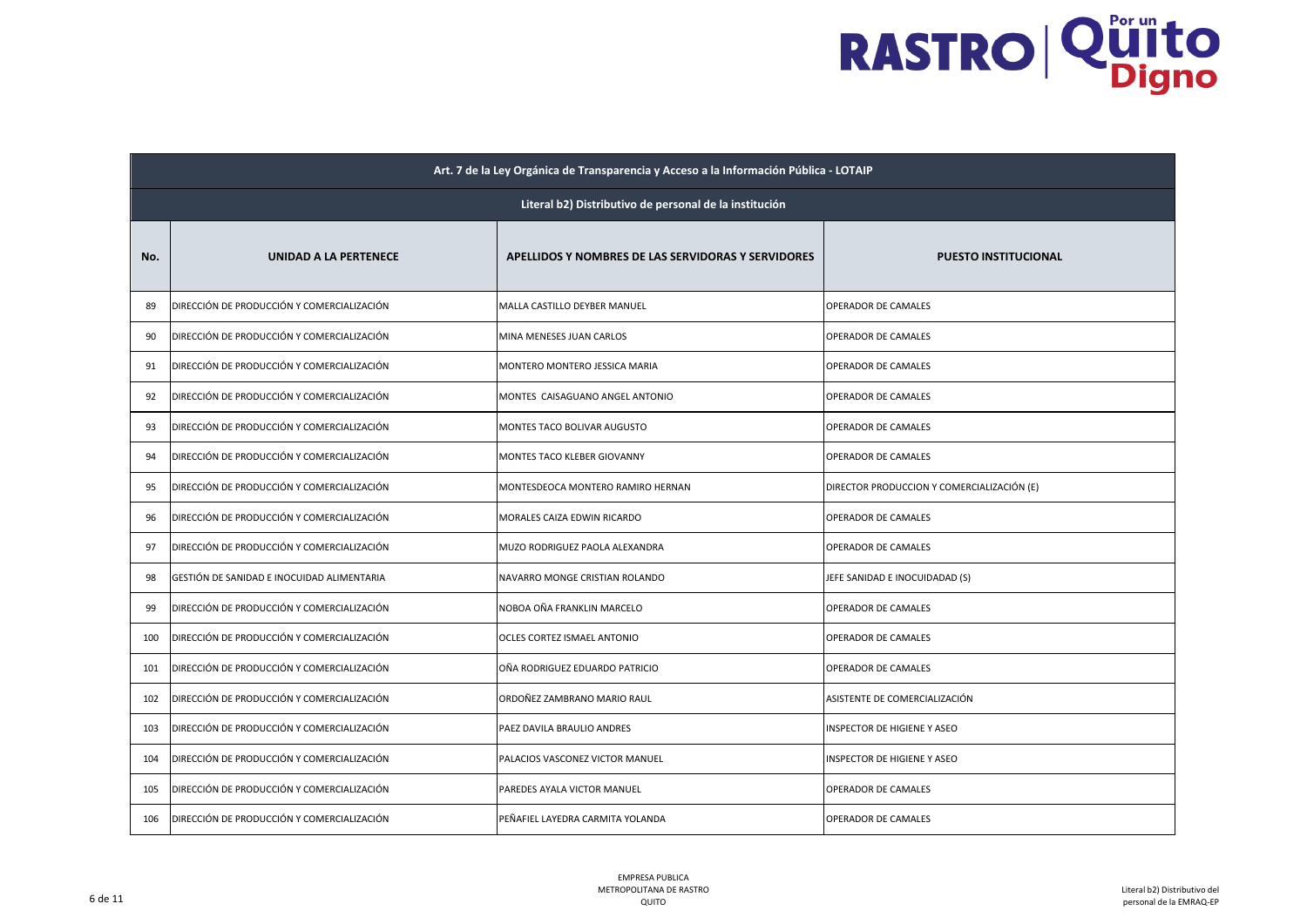|     | Art. 7 de la Ley Orgánica de Transparencia y Acceso a la Información Pública - LOTAIP |                                                    |                                  |  |  |
|-----|---------------------------------------------------------------------------------------|----------------------------------------------------|----------------------------------|--|--|
|     | Literal b2) Distributivo de personal de la institución                                |                                                    |                                  |  |  |
| No. | UNIDAD A LA PERTENECE                                                                 | APELLIDOS Y NOMBRES DE LAS SERVIDORAS Y SERVIDORES | <b>PUESTO INSTITUCIONAL</b>      |  |  |
| 107 | DIRECCIÓN DE PRODUCCIÓN Y COMERCIALIZACIÓN                                            | PILATAXI QUILLUPANGUI MARCO ANTONIO                | OPERADOR DE CAMALES              |  |  |
| 108 | DIRECCIÓN DE PRODUCCIÓN Y COMERCIALIZACIÓN                                            | PILLAJO CAIZA JOSEFINA                             | OPERADOR DE CAMALES              |  |  |
| 109 | DIRECCIÓN DE PRODUCCIÓN Y COMERCIALIZACIÓN                                            | QUINCHIGUANO USHIÑA SEGUNDO ELICEO                 | OPERADOR DE CAMALES              |  |  |
| 110 | GESTIÓN DE SANIDAD E INOCUIDAD ALIMENTARIA                                            | QUINGA NASIMBA BYRON JAVIER                        | INSPECTOR DE SANIDAD E INOCUIDAD |  |  |
| 111 | GESTIÓN DE SANIDAD E INOCUIDAD ALIMENTARIA                                            | QUINTANA PARAMO ALEJANDRO PATRICIO                 | INSPECTOR DE SANIDAD E INOCUIDAD |  |  |
| 112 | DIRECCIÓN DE PRODUCCIÓN Y COMERCIALIZACIÓN                                            | QUIROGA CHANGOLUIZA ALEXANDRA GABRIELA             | OPERADOR DE CAMALES              |  |  |
| 113 | DIRECCIÓN DE PRODUCCIÓN Y COMERCIALIZACIÓN                                            | RAMOS FUEL JUNIOR SALOMON                          | OPERADOR DE CAMALES              |  |  |
| 114 | DIRECCIÓN DE PRODUCCIÓN Y COMERCIALIZACIÓN                                            | RAMOS LUNA CRISTIAN MESIAS                         | OPERADOR DE CAMALES              |  |  |
| 115 | DIRECCIÓN DE PRODUCCIÓN Y COMERCIALIZACIÓN                                            | RODRIGUEZ MORALES GLORIA MARINA                    | OPERADOR DE CAMALES              |  |  |
| 116 | DIRECCIÓN DE PRODUCCIÓN Y COMERCIALIZACIÓN                                            | RODRIGUEZ SANCHEZ IRALDA ELIZABETH                 | OPERADOR DE CAMALES              |  |  |
| 117 | DIRECCIÓN DE PRODUCCIÓN Y COMERCIALIZACIÓN                                            | RODRIGUEZ SANCHEZ PAULINA DEL ROCIO                | OPERADOR DE CAMALES              |  |  |
| 118 | DIRECCIÓN DE PRODUCCIÓN Y COMERCIALIZACIÓN                                            | ROMERO ZAPATA JORGE ORLANDO                        | OPERADOR DE CAMALES              |  |  |
| 119 | DIRECCIÓN DE PRODUCCIÓN Y COMERCIALIZACIÓN                                            | RUALES MOREJON BYRON HERNAN                        | INSPECTOR DE HIGIENE Y ASEO      |  |  |
| 120 | DIRECCIÓN DE PRODUCCIÓN Y COMERCIALIZACIÓN                                            | SALAZAR GUAMBA MONICA PATRICIA                     | OPERADOR DE CAMALES              |  |  |
| 121 | DIRECCIÓN DE PRODUCCIÓN Y COMERCIALIZACIÓN                                            | SANGUANO CONDOR CHRISTIAN RODRIGO                  | OPERADOR DE CAMALES              |  |  |
| 122 | DIRECCIÓN DE PRODUCCIÓN Y COMERCIALIZACIÓN                                            | SANTILLAN ESTRADA ANTONIO ELADIO                   | OPERADOR DE CAMALES              |  |  |
| 123 | DIRECCIÓN DE PRODUCCIÓN Y COMERCIALIZACIÓN                                            | SASNALEMA APUGLLON JOSE ESTUARDO                   | OPERADOR DE CAMALES              |  |  |
| 124 | GESTIÓN DE SANIDAD E INOCUIDAD ALIMENTARIA                                            | SHUGULI ESTUPIÑAN KATHERINE PRISCILA               | <b>VETERINARIO INSPECTOR</b>     |  |  |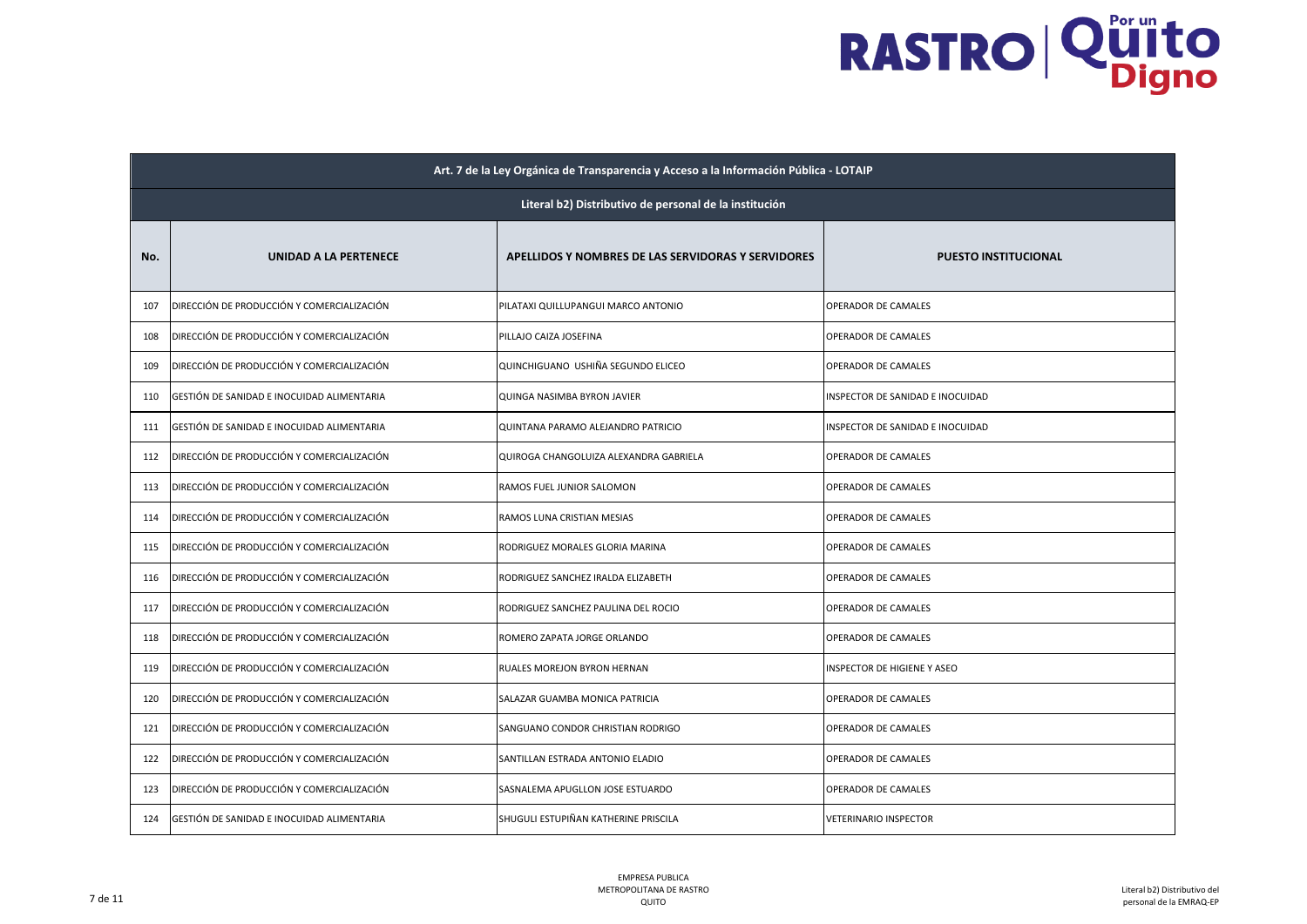|     | Art. 7 de la Ley Orgánica de Transparencia y Acceso a la Información Pública - LOTAIP |                                                    |                                  |  |
|-----|---------------------------------------------------------------------------------------|----------------------------------------------------|----------------------------------|--|
|     | Literal b2) Distributivo de personal de la institución                                |                                                    |                                  |  |
| No. | UNIDAD A LA PERTENECE                                                                 | APELLIDOS Y NOMBRES DE LAS SERVIDORAS Y SERVIDORES | <b>PUESTO INSTITUCIONAL</b>      |  |
| 125 | DIRECCIÓN DE PRODUCCIÓN Y COMERCIALIZACIÓN                                            | SISALIMA AYLLON MIGUEL ANGEL                       | OPERADOR DE CAMALES              |  |
| 126 | DIRECCIÓN DE PRODUCCIÓN Y COMERCIALIZACIÓN                                            | SUAREZ CARRASCO HECTOR GONZALO                     | OPERADOR DE CAMALES              |  |
| 127 | DIRECCIÓN DE PRODUCCIÓN Y COMERCIALIZACIÓN                                            | TACURI MONTALVAN DIEGO ANTONIO                     | OPERADOR DE CAMALES              |  |
| 128 | DIRECCIÓN DE PRODUCCIÓN Y COMERCIALIZACIÓN                                            | TAPIA CHACON JOSE EMILIO                           | OPERADOR DE CAMALES              |  |
| 129 | DIRECCIÓN DE PRODUCCIÓN Y COMERCIALIZACIÓN                                            | TAPIA DEFAZ CRISTHIAN JAVIER                       | OPERADOR DE CAMALES              |  |
| 130 | GESTIÓN DE SANIDAD E INOCUIDAD ALIMENTARIA                                            | TAPIA LUCERO NELSON EDUARDO                        | VETERINARIO INSPECTOR            |  |
| 131 | DIRECCIÓN DE PRODUCCIÓN Y COMERCIALIZACIÓN                                            | TAPIA SUAREZ WILLIAM ALBERTO                       | OPERADOR DE CAMALES              |  |
| 132 | MANTENIMIENTO TÉCNICO                                                                 | TAPIA URBINA WILLIAMS ALEJANDRO                    | ESPECIALISTA DE MANTENIMIENTO    |  |
| 133 | GESTIÓN DE SANIDAD E INOCUIDAD ALIMENTARIA                                            | TAYUPANTA CARPIO PABLO DAVID                       | <b>VETERINARIO INSPECTOR</b>     |  |
| 134 | DIRECCIÓN DE PRODUCCIÓN Y COMERCIALIZACIÓN                                            | TIMBILA FAZ ERIKA BELEN                            | OPERADOR DE CAMALES              |  |
| 135 | DIRECCIÓN DE PRODUCCIÓN Y COMERCIALIZACIÓN                                            | TOAPANTA CURICHO LUIS RICARDO                      | OPERADOR DE CAMALES              |  |
| 136 | DIRECCIÓN DE PRODUCCIÓN Y COMERCIALIZACIÓN                                            | TONATO ANALUISA IRENE PAULINA                      | OPERADOR DE CAMALES              |  |
| 137 | MANTENIMIENTO TÉCNICO                                                                 | TOSCANO SALAZAR PABLO VLADIMIR                     | INSPECTOR DE SERVICIO ELÈCTRICO  |  |
| 138 | DIRECCIÓN DE PRODUCCIÓN Y COMERCIALIZACIÓN                                            | VACA ALBAN EMPERATRIZ DE LOURDES                   | OPERADOR DE CAMALES              |  |
| 139 | GESTIÓN DE SANIDAD E INOCUIDAD ALIMENTARIA                                            | VALVERDE PELAEZ JOSE FRANCISCO                     | VETERINARIO INSPECTOR            |  |
| 140 | GESTIÓN DE SANIDAD E INOCUIDAD ALIMENTARIA                                            | VELASQUEZ BAUTISTA EDISON BLADIMIR                 | INSPECTOR DE SANIDAD E INOCUIDAD |  |
| 141 | DIRECCIÓN DE PRODUCCIÓN Y COMERCIALIZACIÓN                                            | VELEZ PINARGOTE MANUEL ANTONIO                     | OPERADOR DE CAMALES              |  |
| 142 | GESTIÓN AMBIENTAL                                                                     | VILLAVICENCIO GAIBOR RICARDO JAVIER                | JEFE DE GESTION AMBIENTAL        |  |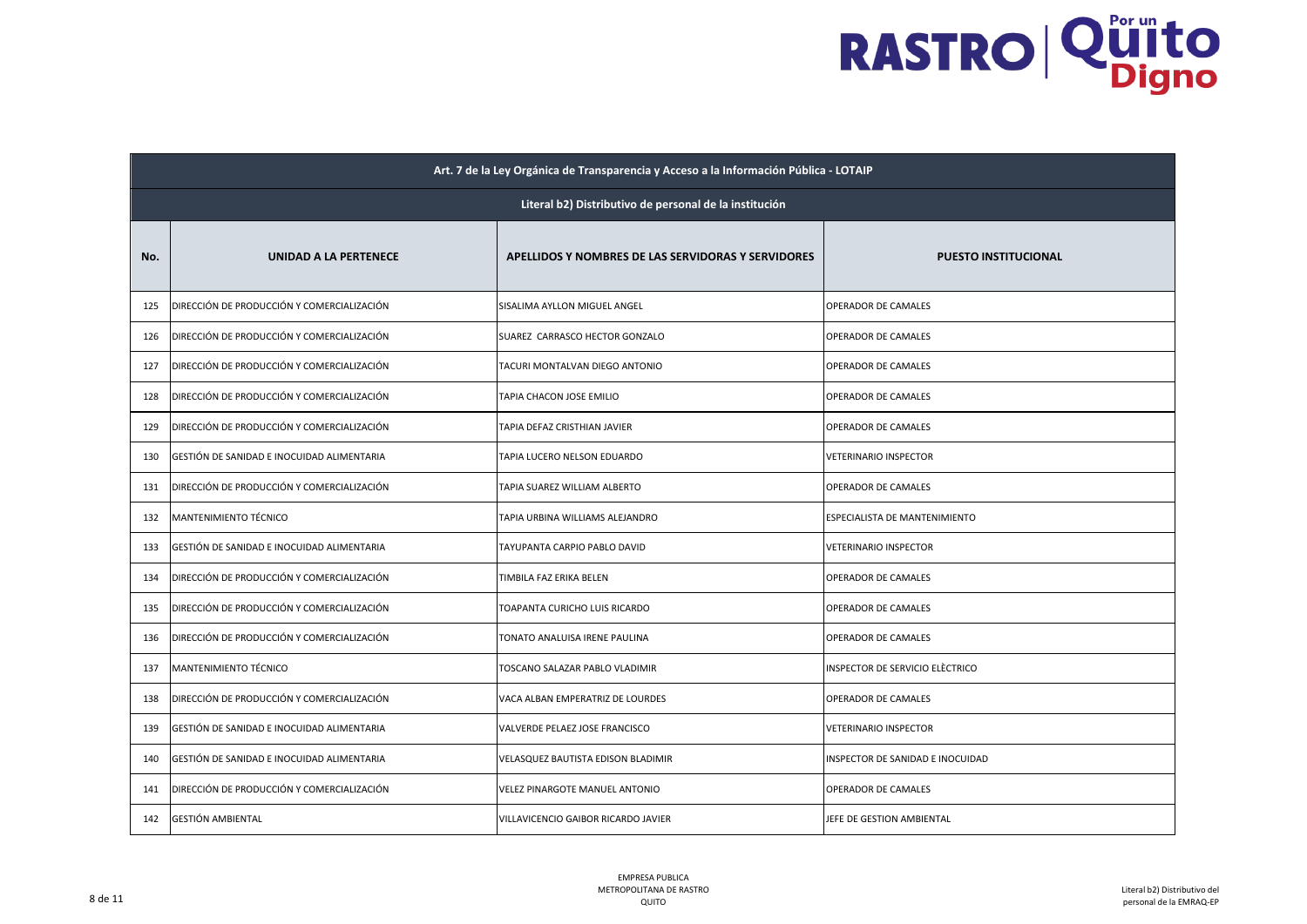|     | Art. 7 de la Ley Orgánica de Transparencia y Acceso a la Información Pública - LOTAIP |                                                                               |                                  |  |
|-----|---------------------------------------------------------------------------------------|-------------------------------------------------------------------------------|----------------------------------|--|
|     | Literal b2) Distributivo de personal de la institución                                |                                                                               |                                  |  |
| No. | <b>UNIDAD A LA PERTENECE</b>                                                          | APELLIDOS Y NOMBRES DE LAS SERVIDORAS Y SERVIDORES                            | <b>PUESTO INSTITUCIONAL</b>      |  |
| 143 | GESTIÓN DE SANIDAD E INOCUIDAD ALIMENTARIA                                            | VIVAS CLAVIJO JEFFERSON MARCELO                                               | AUXILIAR DE VETERINARIA          |  |
| 144 | DIRECCIÓN DE PRODUCCIÓN Y COMERCIALIZACIÓN                                            | VIVAS GARCIA JAVIER LEONEL                                                    | OPERADOR DE CAMALES              |  |
| 145 | DIRECCIÓN DE PRODUCCIÓN Y COMERCIALIZACIÓN                                            | YAGUARSHUNGO CORO JOSE MANUEL                                                 | OPERADOR DE CAMALES              |  |
| 146 | MANTENIMIENTO TÉCNICO                                                                 | YAMBA FAJARDO JONATHAN ROBERTO                                                | ESPECIALISTA DE MANTENIMIENTO    |  |
| 147 | DIRECCIÓN DE PRODUCCIÓN Y COMERCIALIZACIÓN                                            | YANCE ZUÑIGA EDWIN JAVIER                                                     | SERVIDOR PÚBLICO DE SERVICIOS    |  |
| 148 | DIRECCIÓN DE PRODUCCIÓN Y COMERCIALIZACIÓN                                            | ZALDUMBIDE TACO JOSE MANUEL                                                   | OPERADOR DE CAMALES              |  |
| 149 | GESTIÓN DE SANIDAD E INOCUIDAD ALIMENTARIA                                            | ZAPATA NARANJO DANIEL ALONSO                                                  | <b>VETERINARIO INSPECTOR</b>     |  |
|     |                                                                                       | PROCESOS DESCONCENTRADOS                                                      |                                  |  |
|     |                                                                                       | NO APLICA PORQUE LA EMRAQ-EP NO CUENTA CON UNIDADES O PROCESOS DESCONCETRADOS |                                  |  |
|     |                                                                                       | <b>ASESORÍAS/ NIVEL DE APOYO</b>                                              |                                  |  |
| 150 | ASESORIA JURÍDICA                                                                     | ANDRADE GALLARDO BRUNO NICOLAS                                                | ASESOR JURÍDICO                  |  |
| 151 | <b>GESTIÓN ESTRATÉGICA</b>                                                            | CASTILLO TANDAZO JAIRO STALIN                                                 | <b>ASISTENTE DE TIC'S</b>        |  |
| 152 | <b>GERENCIA GENERAL</b>                                                               | <b>GAIBOR DALILA MIRELLA</b>                                                  | JEFE DE GESTIÓN ESTRATÉGICA      |  |
| 153 | ASESORIA JURÍDICA                                                                     | MERCHAN PUPIALES JUAN FERNANDO                                                | ANALISTA DE CONTRATACIÓN PÚBLICA |  |
| 154 | <b>GESTIÓN ESTRATÉGICA</b>                                                            | SALAZAR CALI MARIA TERESA                                                     | ANALISTA DE TIC'S                |  |
| 155 | ASESORIA JURÍDICA                                                                     | ZAPATA YANEZ ANDREA LORENA                                                    | ABOGADA                          |  |
|     |                                                                                       | PROCESO HABILITANTE/ NIVEL DE APOYO                                           |                                  |  |
| 156 | GESTIÓN DE TALENTO HUMANO                                                             | AGUAYO SUMBA MIRIAN ALEXANDRA                                                 | ENFERMERA                        |  |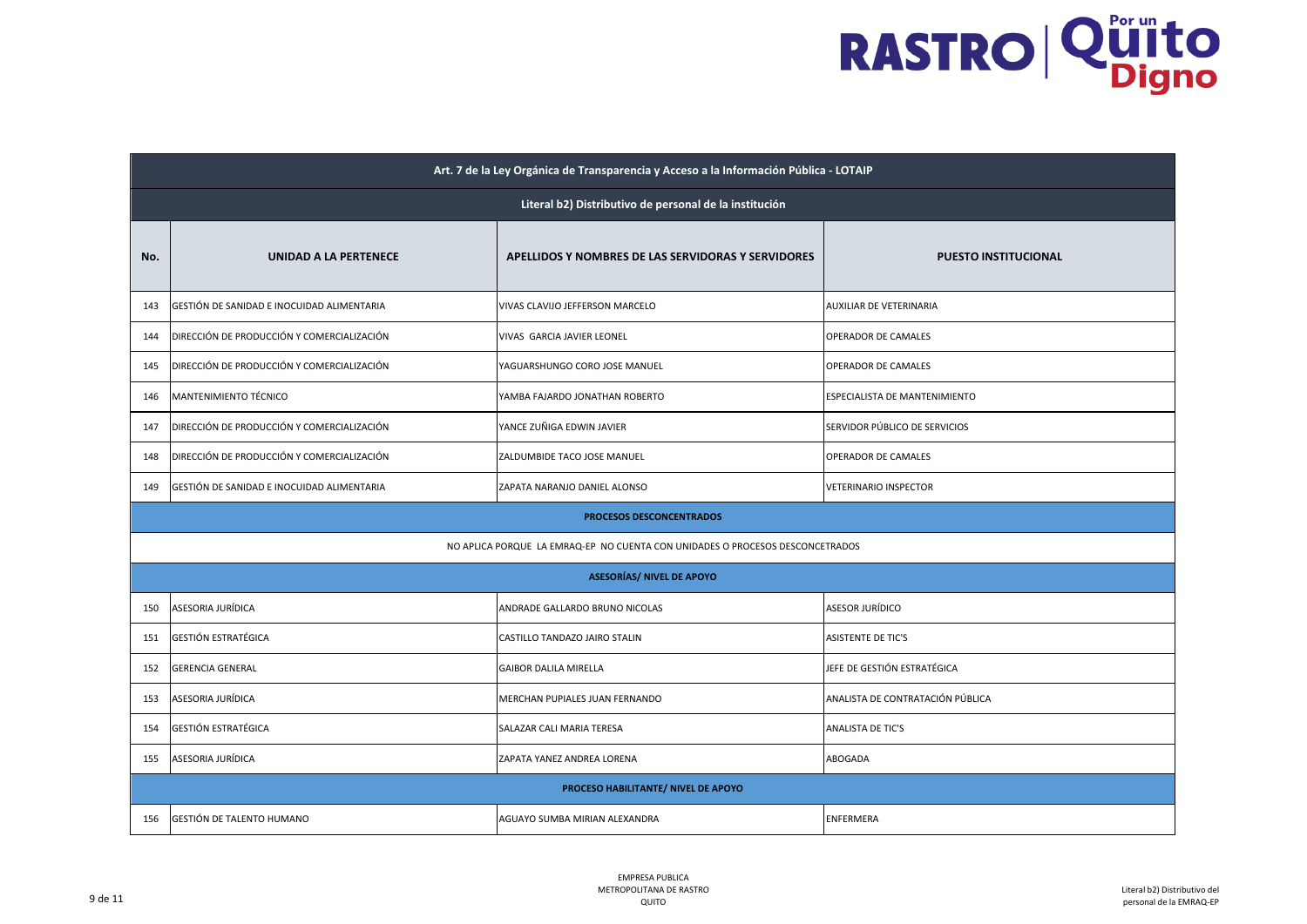|     | Art. 7 de la Ley Orgánica de Transparencia y Acceso a la Información Pública - LOTAIP |                                                                   |                                                     |  |
|-----|---------------------------------------------------------------------------------------|-------------------------------------------------------------------|-----------------------------------------------------|--|
|     | Literal b2) Distributivo de personal de la institución                                |                                                                   |                                                     |  |
| No. | UNIDAD A LA PERTENECE                                                                 | APELLIDOS Y NOMBRES DE LAS SERVIDORAS Y SERVIDORES                | <b>PUESTO INSTITUCIONAL</b>                         |  |
| 157 | GESTIÓN ADMINISTRATIVA                                                                | ANDRADE FLORES BERTHA YOLANDA                                     | <b>AUXILIAR DE SERVICIOS</b>                        |  |
| 158 | GESTIÓN ADMINISTRATIVA                                                                | BORJA ALBAN WILSON RODRIGO                                        | ASISTENTE ADMINISTRATIVO                            |  |
| 159 | DIRECCIÓN DE PRODUCCIÓN Y COMERCIALIZACIÓN                                            | BUENAÑO CORTEZ JORGE REVELO                                       | <b>AUXILIAR DE SERVICIOS</b>                        |  |
| 160 | GESTIÓN DE TALENTO HUMANO                                                             | BUNCE JIMENEZ JOHN OSWALDO                                        | SUPERVISOR TÉCNICO DE ARCHIVO                       |  |
| 161 | GESTIÓN ADMINISTRATIVA                                                                | CAÑADAS LEITGEBER FRANCISCO ALEXIS                                | ANALISTA BIENES SUMINISTROS Y MATERIALES            |  |
| 162 | GESTIÓN ADMINISTRATIVA                                                                | CHACON TAPIA GABRIELA DEL CARMEN                                  | ASISTENTE ADMINISTRATIVO                            |  |
| 163 | <b>GESTIÓN FINANCIERA</b>                                                             | CHILUISA TOAPANTA MARIA ISABEL                                    | CONTADOR GENERAL                                    |  |
| 164 | GESTIÓN DE TALENTO HUMANO                                                             | FARIAS CARRILLO RICHAR LEONARDO                                   | ANALISTA DE SEGURIDAD Y SALUD OCUPACIONAL           |  |
| 165 | GESTIÓN DE TALENTO HUMANO                                                             | JACHO CHICAIZA DANIEL MOISES                                      | JEFE DE GESTION DE TALENTO HUMANO                   |  |
| 166 | GESTIÓN DE TALENTO HUMANO                                                             | LUNA TROYA DIANA LUCIA                                            | TRABAJADORA SOCIAL                                  |  |
| 167 | GESTIÓN DE TALENTO HUMANO                                                             | MORALES PEREZ MARITZA ELIZABETH                                   | MEDICO OCUPACIONAL                                  |  |
| 168 | GESTIÓN ADMINISTRATIVA                                                                | PILLISA ANDRADE JEFFERSON LEONARDO                                | MENSAJERO                                           |  |
| 169 | <b>GESTIÓN FINANCIERA</b>                                                             | POSLIGUA RENDON VANESSA PAOLA                                     | ANALISTA DE CONTROL PREVIO (E)                      |  |
| 170 | DIRECCIÓN ADMINISTRATIVA FINANCIERA                                                   | SANZ MARRERO JORGE XAVIER                                         | DIRECTOR ADMINISTRATIVO FINANCIERO                  |  |
| 171 | <b>GESTIÓN FINANCIERA</b>                                                             | SARZOZA ROMERO CHRISTIAN ENRIQUE                                  | TESORERO (E)                                        |  |
| 172 | <b>GESTIÓN FINANCIERA</b>                                                             | SUAREZ PINTADO CARMEN ELIZABETH                                   | CAJERO                                              |  |
| 173 | GESTIÓN DE TALENTO HUMANO                                                             | TENE SOTOMAYOR HERNAN SANTIAGO                                    | COORDINADOR CAPACITACIÓN Y DESARROLLO INSTITUCIONAL |  |
|     | LINK A BASE DE DATOS O SISTEMA DE BUSQUEDA (OPCIONAL):                                | NO APLICA PORQUE LA BASE DE DATOS CONSTA EN EL PRESENTE DOCUMENTO |                                                     |  |